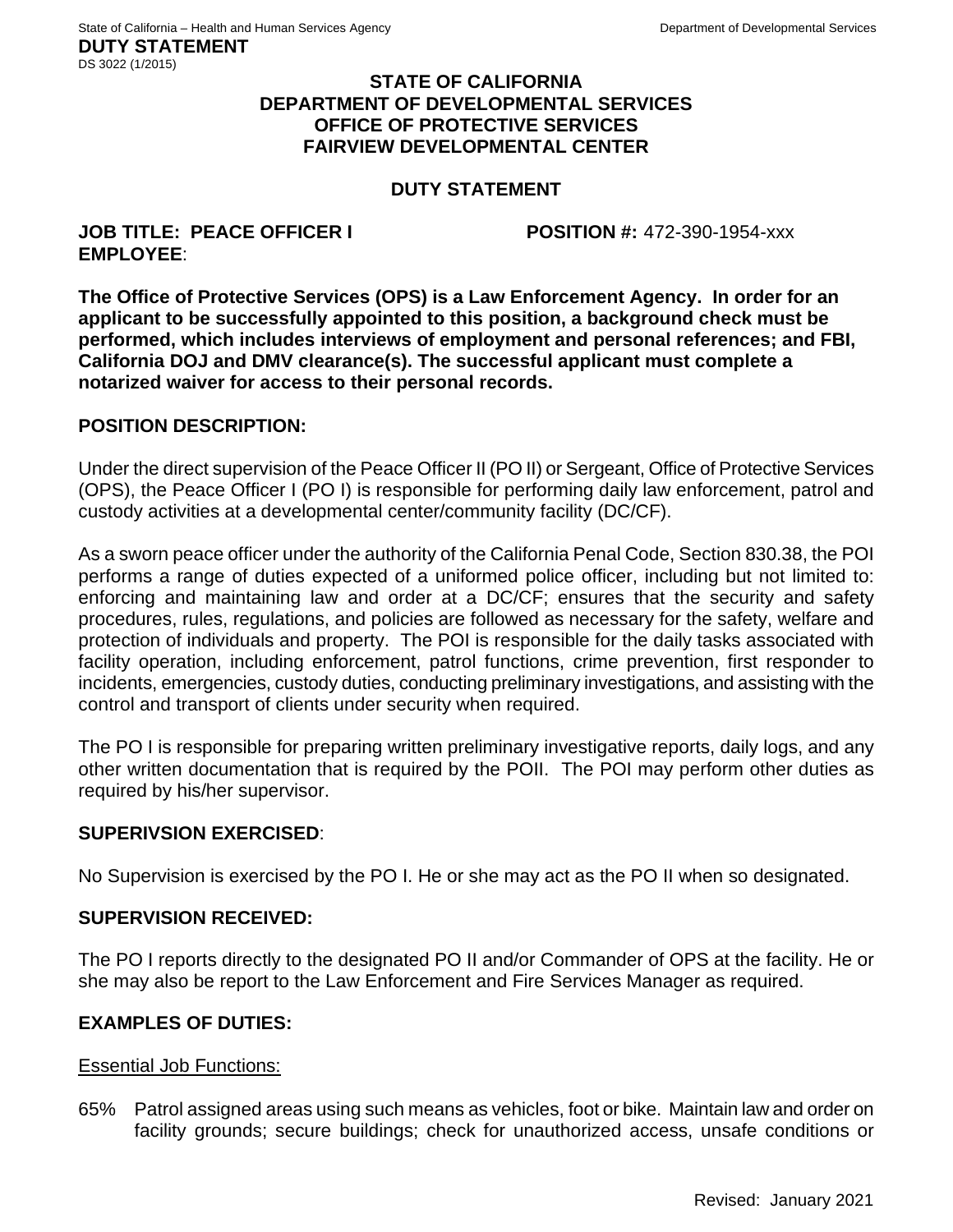suspicious activities; enforce traffic violations and parking violations; search for missing clients. Respond to psychiatric/medical emergencies and assist level of care staff in controlling severely combative clients. May be assigned to a fixed/roving custody post; required to identify and secure contraband; search buildings and vehicles; inspect units as required; ensure client counts are accurate. Provide secured transport for clients as needed; prevent AWOLS.

- 15% First responder to emergency calls, complaints and/or allegations of abuse, neglect and/or client deaths. Secure the crime scene; initiate appropriate emergency response calls; notify supervisor; obtain preliminary information; secure any client records, documents, and/or medical charts. In client deaths, prepare Preliminary Death Report; log client's clinical file into evidence; prepare written preliminary investigation reports for supervisor review.
- 10% Monitors the DC/CF security systems; is fully aware of the facility's disaster plan and his/her role therein; coordinates with Fire Services personnel when needed. Responds to alarms as required.
- 5% Prepares daily patrol logs and writes preliminary investigation reports. Makes arrests as necessary. Testifies in legal proceedings both administratively and criminally.

## Marginal Job Functions:

5% Performs other duties as required within the scope of knowledge and abilities of a Peace Officer.

# **WORKING CONDITIONS:**

The PO I works various shifts required for continuous coverage of the facility 24 hours per day, rotating shift as determined by the PO II. The PO I is assigned to work within the property that is designated as the facility grounds. The patrol function and/or security activities are conducted within the prescribed boundaries with multiple buildings and/or secure areas. The usual workday is eight (8) hours unless directed otherwise by the designated supervisor. The PO I must be willing to respond to callback in the event of an emergency situation at the developmental center/community facility, or in the event of illness or unscheduled days off of other POIs

# **DESIREABLE QUALIFICATIONS:**

- 1. Must have knowledge of the laws, regulations, rules, and policies governing the operation of developmental centers/community facilities, including the California Penal Code, Health and Safety Code, Welfare and Institutions Code, Business and Professions Code, Government Code and the California Code of Regulations.
- 2. Must have a working knowledge of the basic law enforcement procedures required to perform specialized law enforcement functions such as patrol, search and seizure, obtaining and preserving evidence, laws of arrest, controlling groups of individuals, and principals of first aid and emergency procedures. Must understand his or her role as a uniformed peace officer in the treatment and therapeutic environment of a DC/CF.
- 3. Knowledge of the criminal and administrative procedures that are contained within the scope of treatment and care of individuals with disabilities.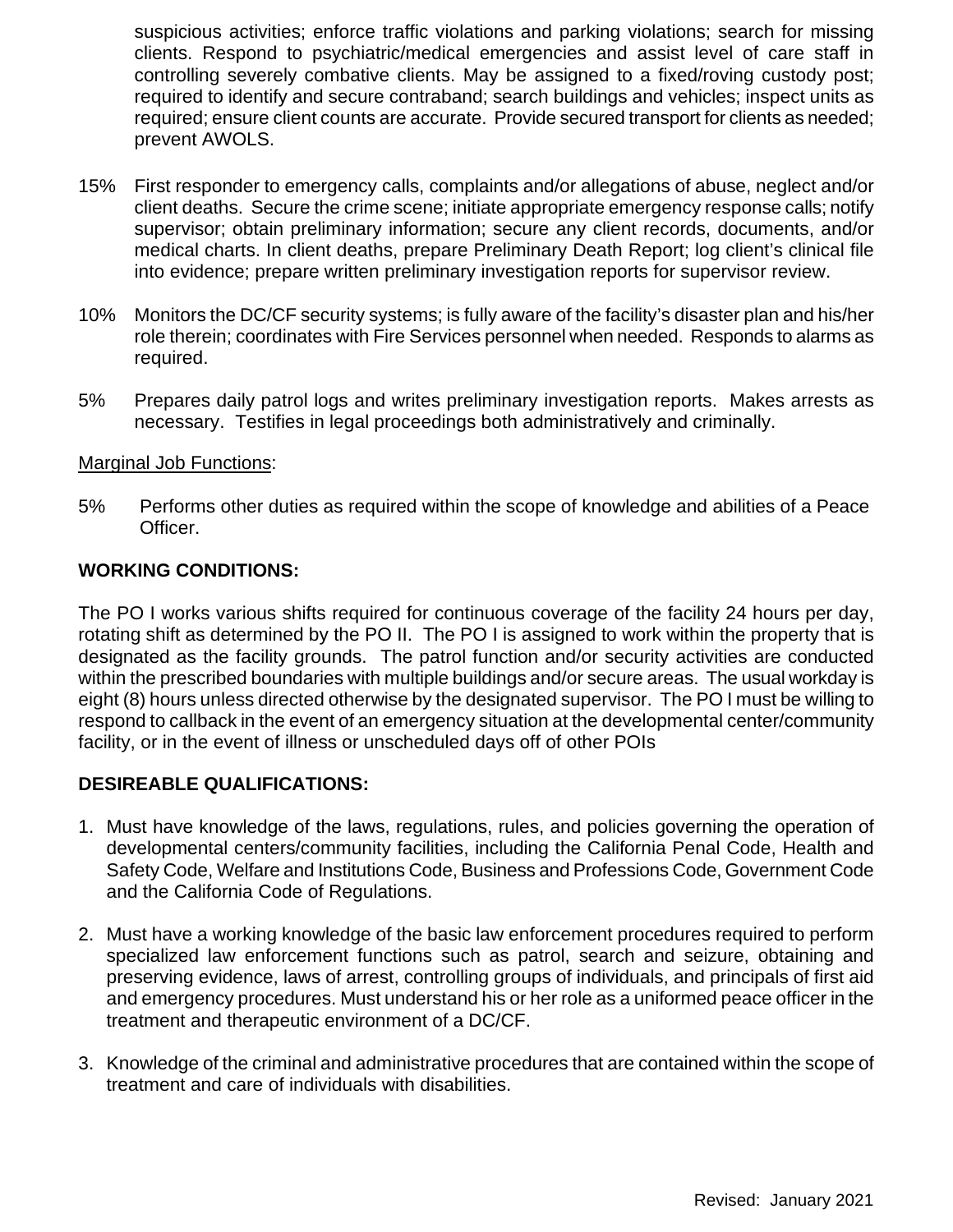- 4. Ability to interview a variety of victims and witnesses with varied physical, emotional and/or mental handicaps with limited ability to communicate.
- 5. Knowledge of individuals with personal traits associated with developmental disabilities including behavioral problems, emotionally disturbed, and under court conservatorship. Able to respond to medical emergencies and assist medical and nursing staff to resolve client-related problems.
- 6. Must be able to respond to situations using sound judgment in the enforcement of rules, regulations and applicable State laws necessary to ensure the protection of persons and property; remain calm, think and act quickly in emergencies; adopt a plan of action and react accordingly.
- 7. Knowledge of the law enforcement *Code of Ethics* and the *Code of Professional Conduct and Responsibility* as it is applied to uniformed peace officers.

# **ACTIONS AND CONSEQUENCES**

The POI exercises daily judgment regarding his or her responsibility to ensure the safety and security of residents, employees and visitors. The POI works within the perimeters of his or her facility and has daily contact with residents and employees of the facility. The POI may have contact with OPS investigative staff and the Commander. Lack of judgment in these areas could have a negative effect upon the well-being and safety of all individuals and result in a failure to fully protect residents from harmful acts or events.

# **PERSONAL CONTACTS**

In his or her role, the PO I has frequent contact with DC/CF clients, employees, management personnel and OPS staff. The PO I has limited contact with the facility management staff. The PO I may have less frequent contact with local law enforcement agencies and other departmental employees. He or she may be required to appear as a witness in department legal actions.

# **ADMINISTRATIVE RESPONSIBILITY**

The PO I is responsible for completing the daily patrol logs and any other documentation required by his or her supervisor of the facility's police services unit. The PO I is responsible for ensuring that all required documentation such as attendance records, leave requests, training requests and travel documents are submitted timely as indicated by the supervisor.

# **OTHER INFORMATION**

The PO I must be able to drive an automobile and travel by other modes of transportation as required. Must be able to work irregular hours, overtime, and various shifts.

The PO I must be able to perform various law enforcement tasks without a firearm

# **CERTIFICATION OR LICENSE:**

Completion of the POST Basic Academy.